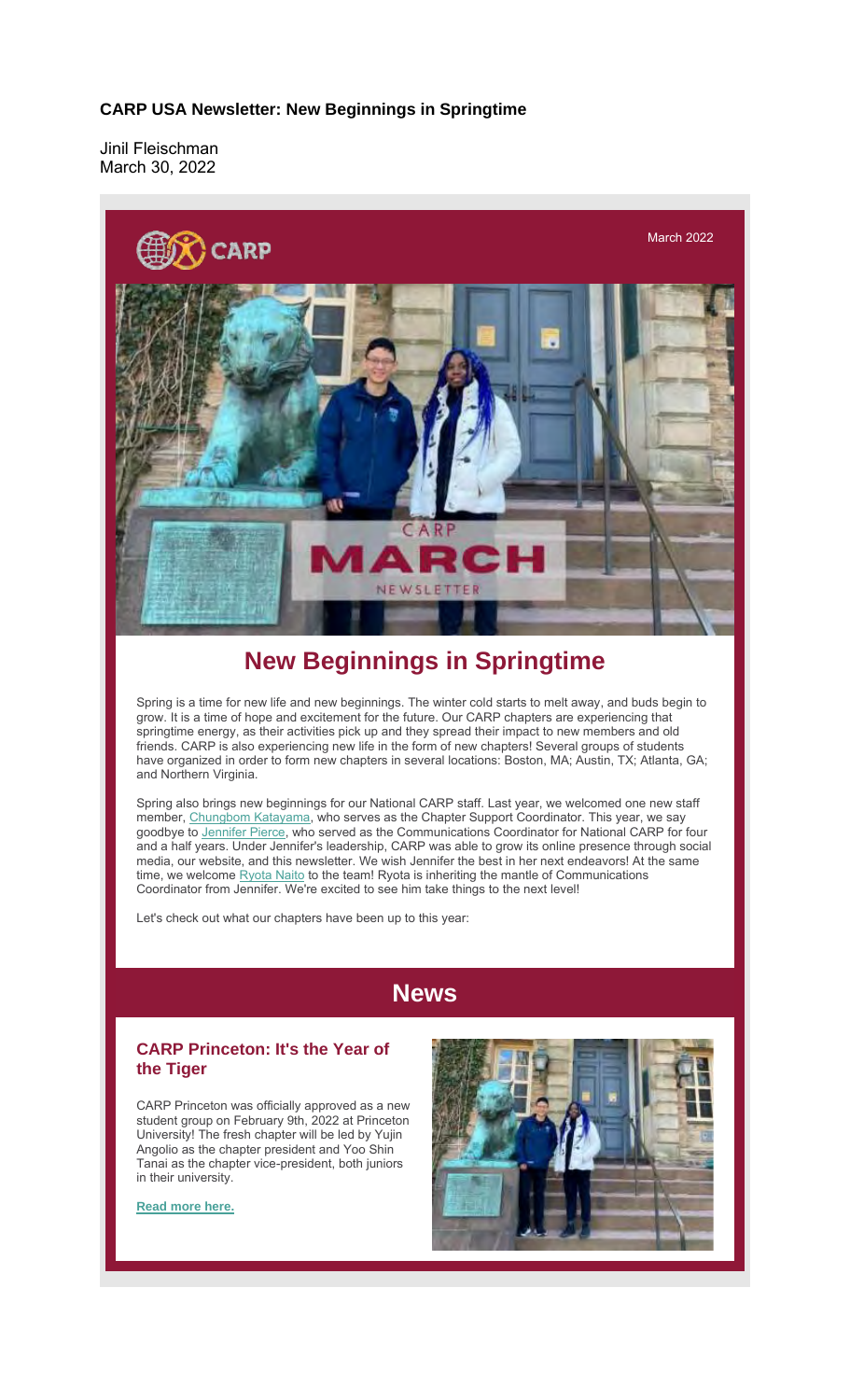## **Establishing CARP Chicago at Harper College**

Efforts for the establishment of CARP Harper started back in November 2017. CARP alumni Zaiya Konno returned to her home city of Chicago after some years on a faith-based leadership training program called STF Europe; she had a desire to establish a positive environment for the youth in her local community to come together.



### **Read more here.**

### **Beautifying Oakland, California**

On February 26th, 2022, CARP Bay Area, in collaboration with Service for Peace and High Street Coalition, carved out time on their Saturday morning to volunteer for a off-ramp garden beautification project in Oakland, California.

## **Read more here.**

## **Creating Ohana on Campus**

"Ohana means Family. Family means that no one gets left behind." This is a quote from Disney's Lilo and Stitch. We chose the word Ohana for our CARP event "Ohana Talk" because our vision and motto for our chapter is to create a family-like environment where the participants are able to feel a lot of love and a place where they would want to come back to. Just like the great state of Hawaii, CARP Hawaii greatly treasures family.

**Read more here.**

## **Abbreviated News: Sharing CARP on LA Campuses**

The CARP LA hub was present on many of their chapters' campus club rushes in the Los Angeles area! Students were at Pasadena City College (PCC) and California State University, Fullerton in mid-February, sharing the CARP LA mission statement. They had a total of 38 students sign up at PCC!

### **Read more here.**





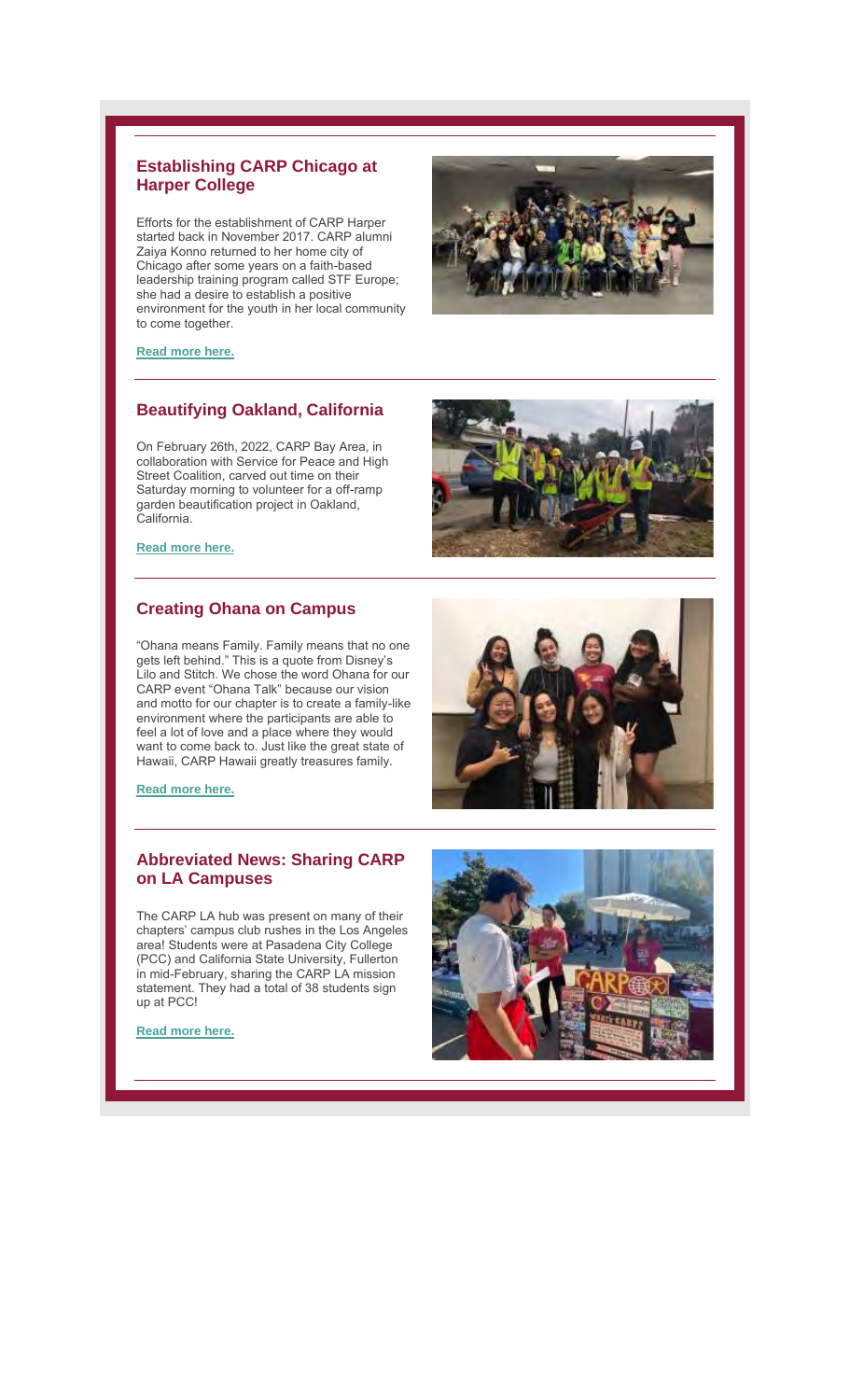## **Welcome to the Team, Chungbom!**

Hello, my name is Chungbom Katayama! I was born and raised in Toyama, Japan and lived there until I graduated high school. When I was 18, I decided to come to the United States to join a faith-based leadership program called Generation Peace Academy (GPA). Being part of the program for two years, I learned and practiced life principles similar to CARP.



**Read more here.**

## **So Long, CARP - Jennifer**

It's 2017. I had graduated from university not too long before this. I was volunteering all my time with the local CARP chapter (the infamous CARP LA) when I got a call from then National CARP President, Teresa Rischl.

**Read more here.**

## **Welcome to the Team, Ryota!**

Hello everyone! My name is Ryota Naito. I am honored to be the newest staff on the National CARP team! I graduated cum laude from the University of Nevada, Las Vegas (UNLV) with a Bachelor's degree in Journalism & Media Studies. I was a member of the CARP Las Vegas hub for five years.

**Read more here.**





Read more news here

*Thank you for your continued support for CARP.*

*Feel free to reach out to us with any questions or comments.*

*Ryota Naito Communications Coordinator ryota@ carplife,org*

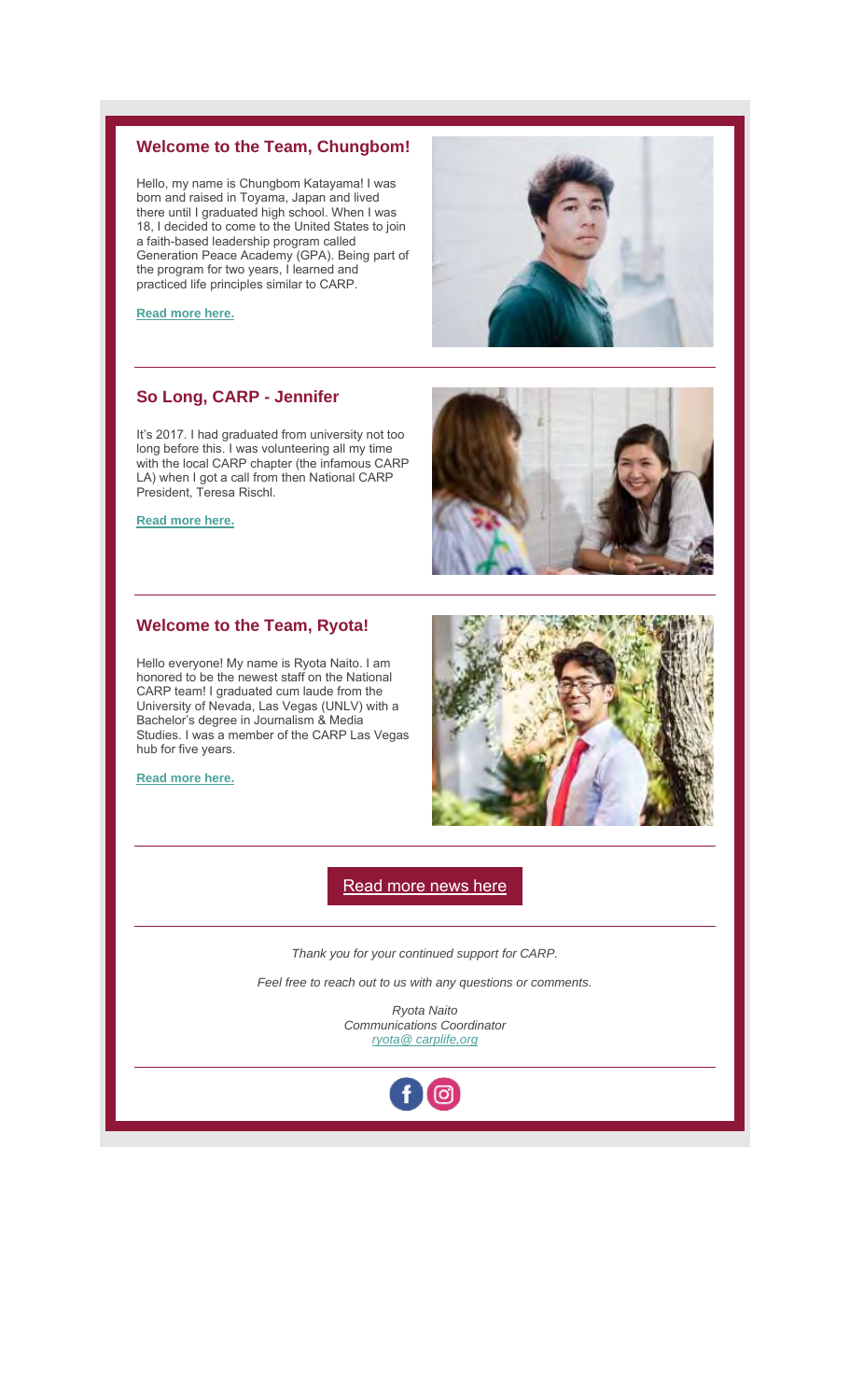

## **Welcome to the Team, Ryota!**

March 30, 2022 · staff-highlight

Hello everyone! My name is Ryota Naito. I am honored to be the newest staff on the National CARP team!

I graduated cum laude from the University of Nevada, Las Vegas (UNLV) with a Bachelor's degree in Journalism & Media Studies. I was a member of the CARP Las Vegas hub for five years. I served as a chapter member, vice-president, president, outreach coordinator, and media team member/director during my time.

### Read More •

Tagged: staff, Ryota Naito, Communications Coordinator

● Comment ● 2 Likes < Share



## **Stories**



By Month

## **So Long, CARP - Jennifer**

March 29, 2022 staff-highlight

It's 2017. I had graduated from university not too long before this. I was volunteering all my time with the local CARP chapter (the infamous CARP LA) when I got a call from then National CARP President, Teresa Rischl.

#### Read More +

Tagged: staff, Jennifer Pierce, Communications Coordinator

● Comment ● 2 Likes < Share

# **Welcome to the Team, Chungbom!**

March 28, 2022 · staff-highlight

## Year in Review





2017

## International **Trips**

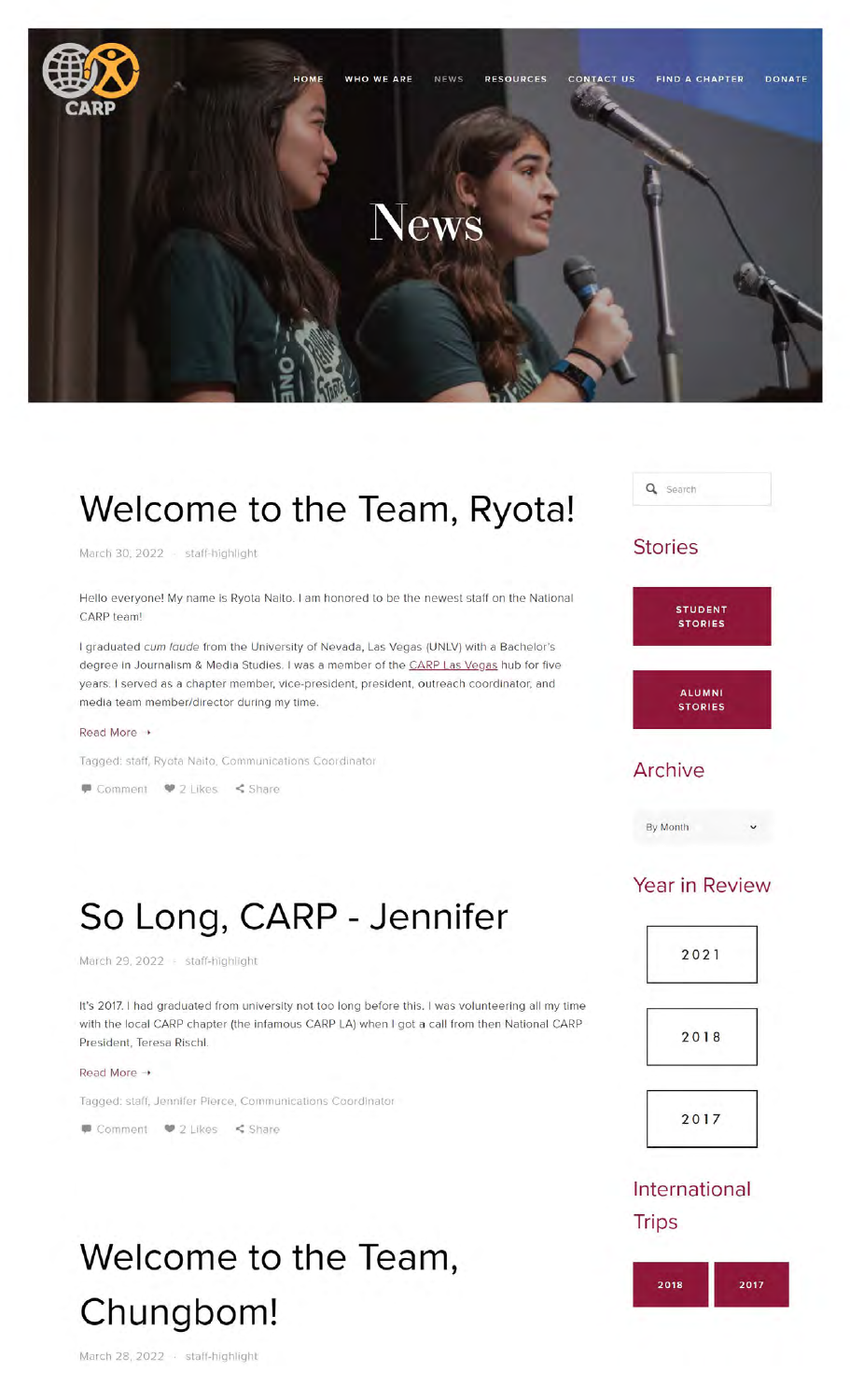Hello, my name is Chungbom Katayama! I was born and raised in Toyama. Japan and lived there until I graduated high school. When I was 18, I decided to fly to the United States to join a faith-based leadership program called Generation Peace Academy (GPA). Being part of the program for two years, I learned and practiced life principles similar to CARP. My experience on GPA opened my eyes to discover God, myself. and my purpose. After two years. I joined CARP Las Vegas with the hope to continue my journey.

### Read More +

Tagged: staff, Chungbom Katayama, Chapter Support Coordinator

Comment  $\bullet$  0 Likes < Share

# **Establishing CARP Chicago at Harper College**

March 26, 2022 news, newsfeed

Efforts for the establishment of CARP Harper started back in November 2017. CARP alumni Zaiya Konno returned to her home city of Chicago after some years on a faith-based leadership training program called STF Europe; she had a desire to establish a positive environment for the youth in her local community to come together.

### Read More •

Tagged: carp life. carp chicago, carp harper. new chapter

 $\blacksquare$  Comment  $\blacksquare$  1 Likes  $\leq$  Share

## **Abbreviated News: Sharing CARP on LA Campuses**

March 13, 2022 - news, newsfeed

The CARP LA hub was present on many of their chapters' campus club rushes in the Los Angeles area!

### **Read More →**

Tagged: carp life, carp LA, carp los angeles, club rush

Comment  $\bullet$  0 Likes < Share

## **Beautifying Oakland, California**

March 8. 2022 news. newsfeed

On February 26th, 2022, CARP Bay Area, in collaboration with Service for Peace and High Street Coalition. carved out time on their Saturday morning to volunteer for a off-ramp garden beautification project in Oakland, California.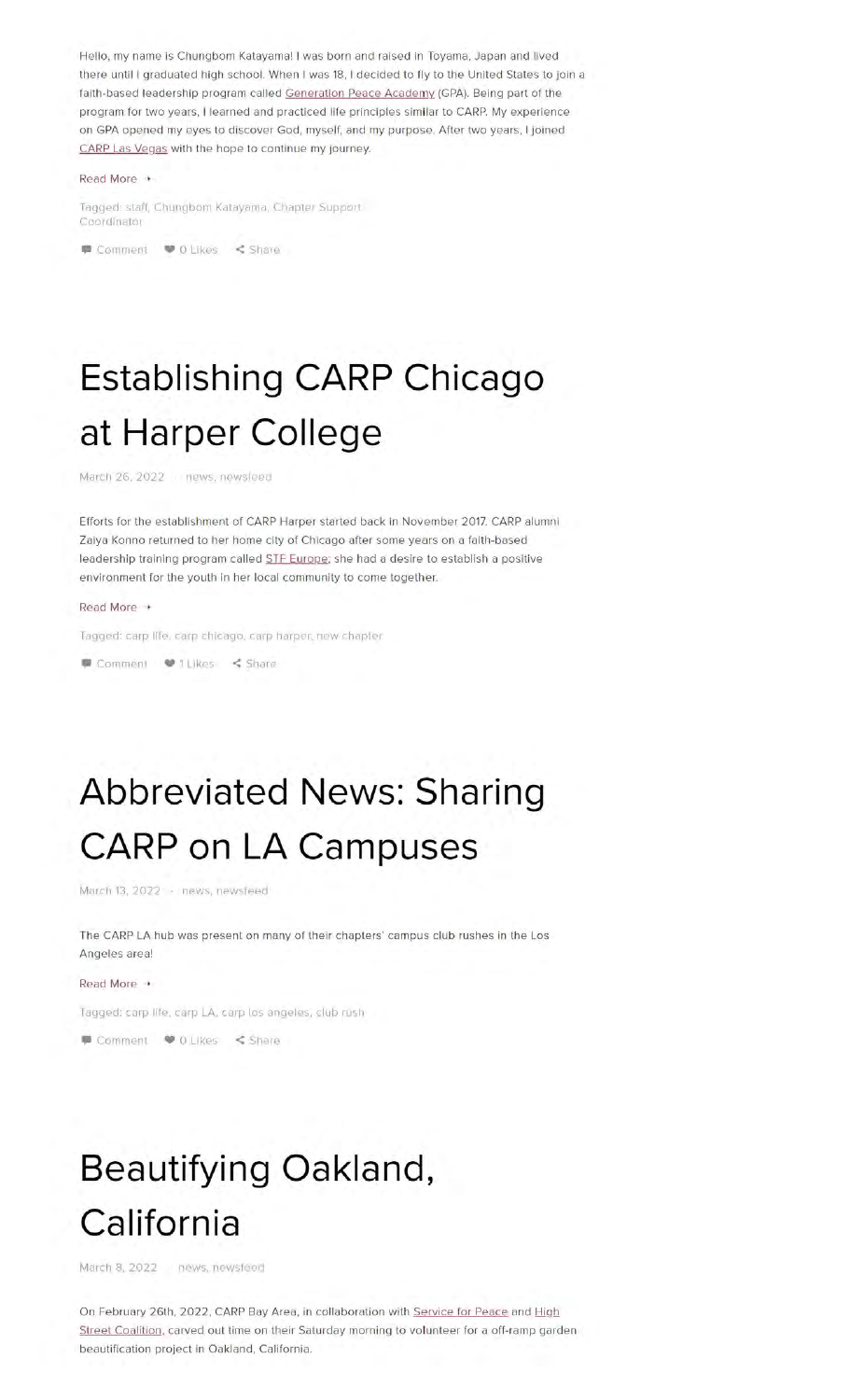### Read More •

Tagged: carp life, carp bay area, oakland, service project, heart of service

● Comment ● 0 Likes < Share

## **Creating Ohana on Campus**

March 4, 2022 · news, newsfeed

"Ohana means Family. Family means that no one gets left behind." This is a quote from Disney's Lila and Stitch. We chose the word Ohana for our CARP event "Ohana Talk" because our vision and motto for our chapter is to create a family-like environment where the participants are able to feel a lot of love and a place where they would want to come back to. Just like the great state of Hawaii, CARP Hawaii greatly treasures family.

### Read More •

Tagged: carp life, carp hawaii, carp hi, university of hawaii, university of hawaii at manoa, uhmanoa, ohana talk, ohana talks

● Comment ● 2 Likes < Share

## **CARP Princeton: It's the Year of the Tiger**

February 19, 2022 - news, newsfeed

CARP Princeton was officially approved as a new student group on February 9th, 2022 at Princeton University! The fresh chapter will be led by Yujin Angolio as the chapter president and Yoo Shin Tanai as the chapter vice-president, both juniors in their university. The school's Student Group Recognition Committee (SGRC) approved their group upon receiving requisite documents, an interview meeting, and deliberations by the Senate of the Undergraduate Student Government.

### Read More →

Tagged: carp life, carp princeton, princeton, princeton university, new chapter

● Comment ● 6 Likes < Share

# **Abbreviated News: CARP Dallas starts the year with Divine Principle**

January 23, 2022 - news, newsfeed

CARP Dallas (Dallas College, North Lake Campus) held its annual Winter Divine Principle retreat at the Dallas Fort Worth Church in Irving, Texas from January 10th to the 13th.

### Read More •

Tagged: carp life, carp dallas, divine principle, retreat, power of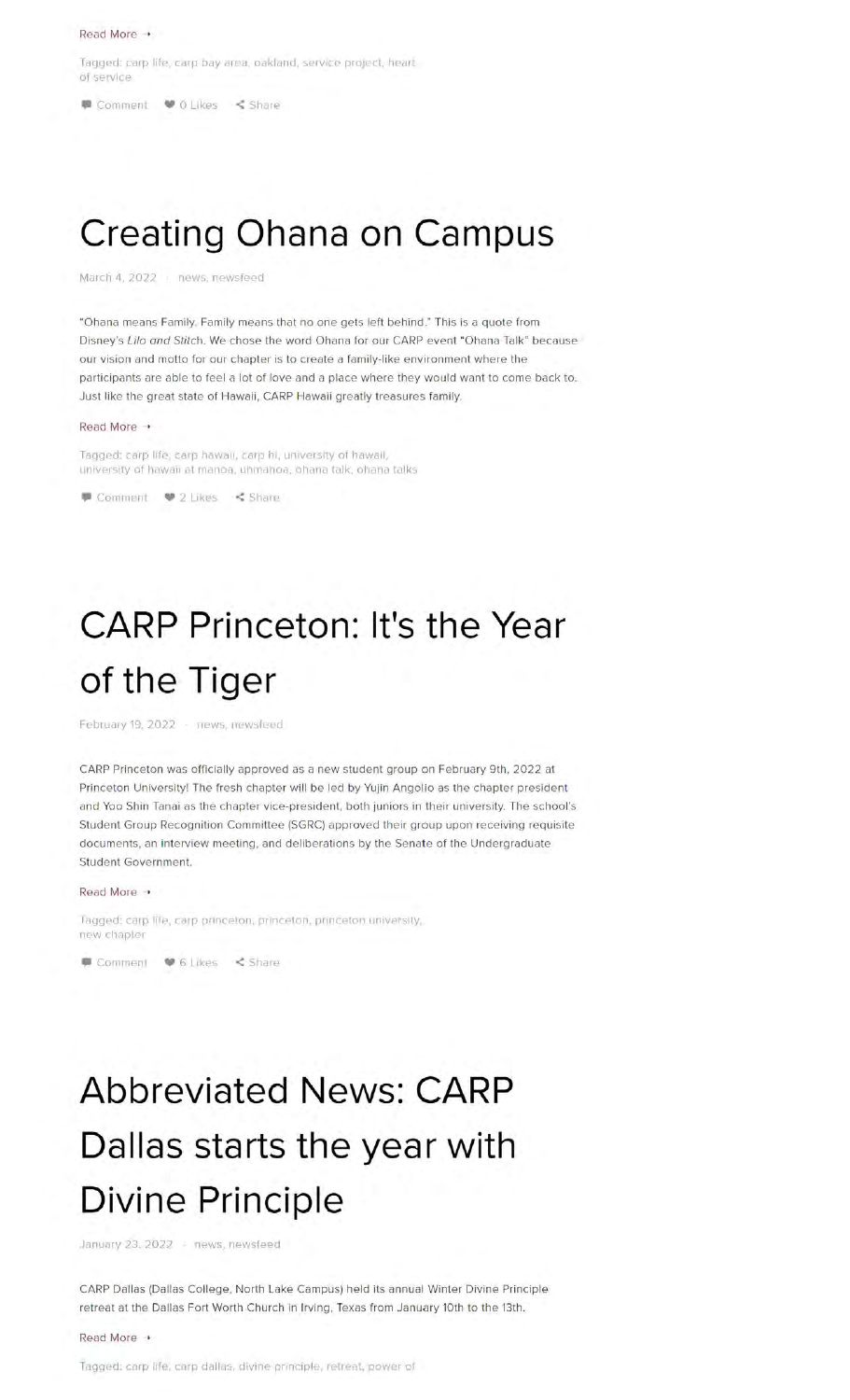## **CARP New Jersey explores the Heart of God**

January 18, 2022 news, newsfeed

CARP New Jersey (New Jersey Institute of Technology, Montclair State University) and Philadelphia (Community College of Philadelphia) teamed up to hold a four day retreat at the Unification Theological Seminary in Barrytown, New York from January 5th-8th, 2022. To ring in the new year, the participants determined to experience God through in-depth study of CARP's core principles, bonding as brothers and sisters, and setting new determinations for 2022. The workshop centered around the theme, "The Heart of God." God's profound joy, sorrow, and hope throughout history was captured in the presentations, bringing life to the theme of the workshop. To conclude, CARP's mission was expressed, motivating the students to impact and convey God's heart to their respective campuses.

#### Read More •

Tagged: retreat, divine principle, power of the principle, carp nj, carp njit, carp montclair, carp ccp, winter

● Comment ● 0 Likes < Share

## **CARP LA embarks quest to experience Heart of God**

January 15, 2022 news, newsfeed

On January 3 to 5, CARP Los Angeles hosted their winter retreat to experience the heart of God by digging deeper into CARP's principles and encouraging students to make it a part of their life. The first two days were hosted online, and the last day was in person. Fifty to sixty students attended the online portion and almost 70 attended in person. Three professors were also able to join the first two days.

#### Read More  $\rightarrow$

Tagged: retreat, divine principle, power of the principle, carp LA, turning point, winter

■ Comment ● 0 Likes < Share

## **CARP Midwest gathers for winter retreat**

January 12, 2022 news, newsfeed

Midwest CARP hosted their winter workshop the first week of January. The workshop was originally intended to be held in person in Michigan, but as a result of the nation's coronavirus situation, the setting changed to a virtual platform. Despite this last minute change, members stated that they had a great time at the event and enjoyed meeting other CARP students from